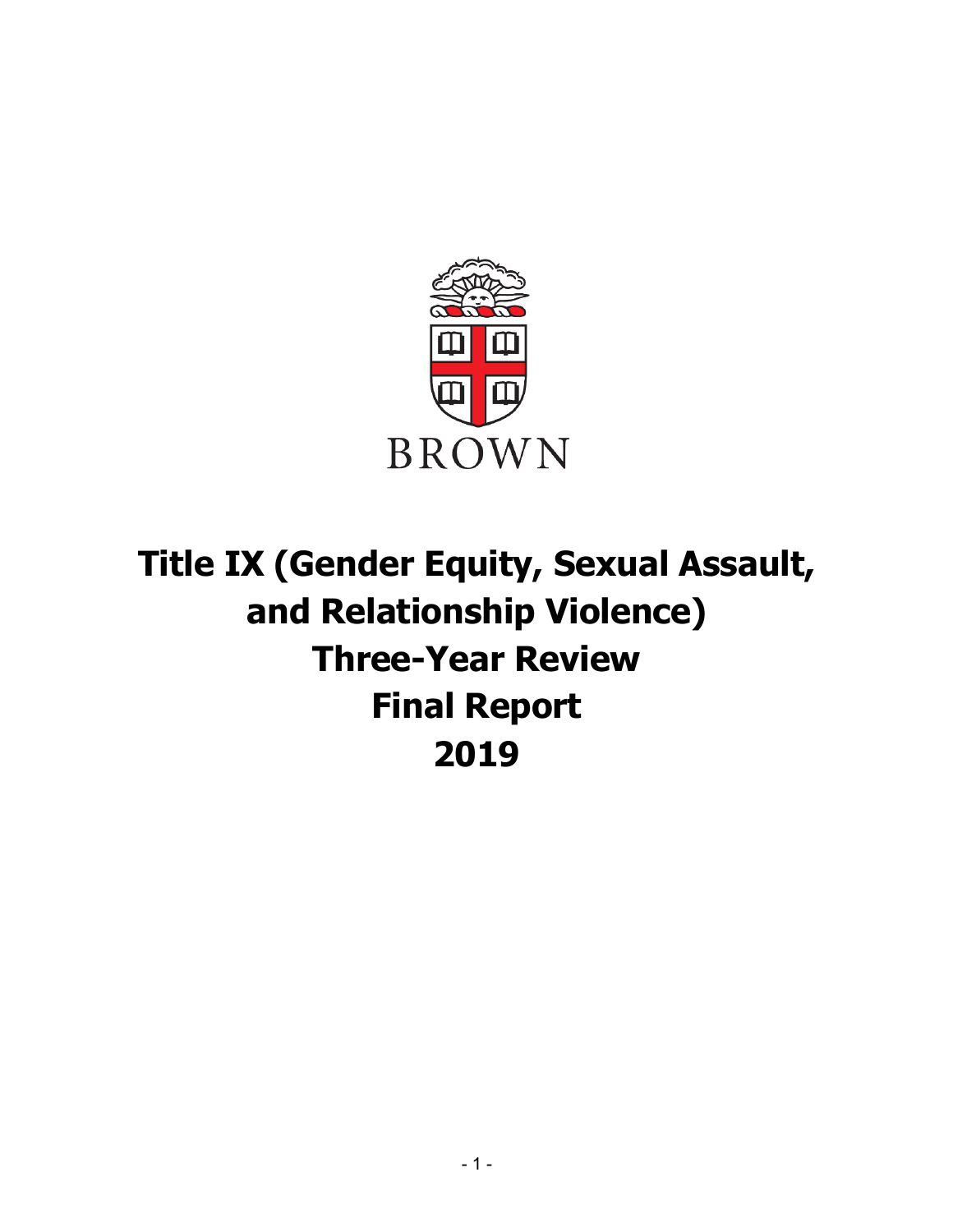## **Table of Contents**

| Members of the Steering Committee on Equity and Diversity (SCED)                                     | $-3-$  |
|------------------------------------------------------------------------------------------------------|--------|
| <b>Introduction</b>                                                                                  | $-4-$  |
| Background and Charge of SCED                                                                        | $-4-$  |
| Scope of the Progress Report                                                                         | $-4-$  |
| Summary of Three-Year Progress                                                                       | $-5-$  |
| <b>Assessment of Trainings</b>                                                                       | $-5-$  |
| Responsible Employee Training                                                                        | $-5 -$ |
| Members of the Adjudication Process                                                                  | $-5 -$ |
| <b>Prevention Education</b>                                                                          | - 6 -  |
| <b>Evaluation of Current Case Management System</b>                                                  | $-6-$  |
| Status of the June 2016 recommendations of the Title IX Oversight and Advisory Board                 | - 7 -  |
| Title IX Training and Outreach                                                                       | $-7-$  |
| Prevention Education and Outreach                                                                    | $-7-$  |
| Role Designations: Responsible Employees and Advisers                                                | $-8-$  |
| Assessment                                                                                           | $-8-$  |
| Process/Policies                                                                                     | $-8-$  |
| Increased Support Resources Tailored to Specific Communities                                         | $-8-$  |
| <b>Recommendations</b>                                                                               | $-9-$  |
| <b>Conclusion and Next Steps</b>                                                                     | $-11-$ |
| <b>Appendix A</b>                                                                                    | $-12-$ |
| Detailed Status of the June 2016 recommendations of the Title IX Oversight and Advisory Board - 12 - |        |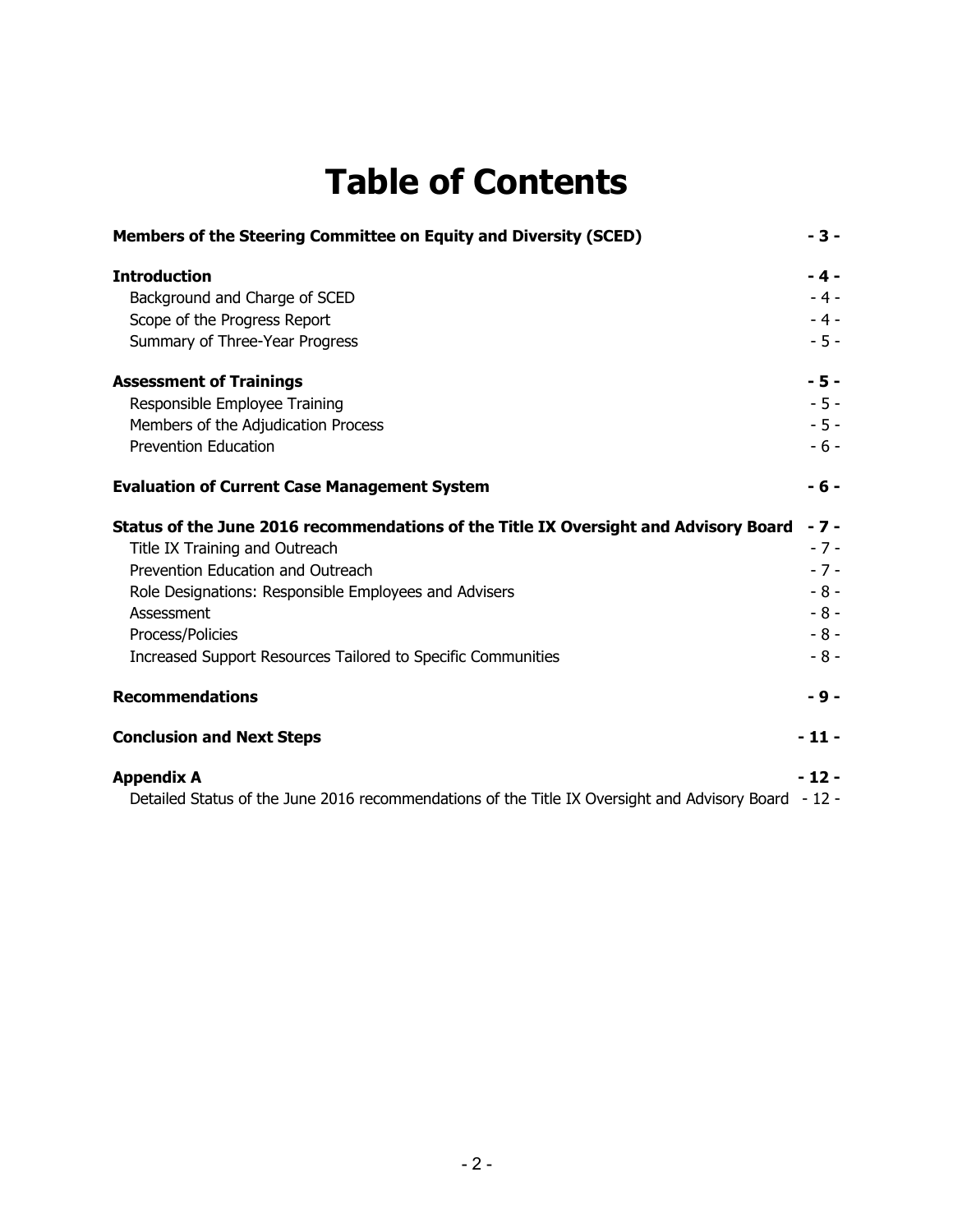## Members of the Steering Committee on Equity and Diversity (SCED)

**Brendan Anzures**, Graduate Student '22 **Maitrayee Bhattacharyya,** Senior Associate Dean of the College for Diversity and Inclusion **Janet Blume,** Deputy Dean of the Faculty, Associate Professor of Engineering **Derek DeBobes,** Assistant Vice President Office of Institutional Equity and Diversity **Shontay Delalue,** Vice President Office of Institutional Equity and Diversity **Joseph Diaz,** Associate Dean for Diversity and Multicultural Affairs, Associate Professor of Medicine, Associate Professor of Medical Science **Marlina Duncan,** Assistant Vice President for Academic Diversity/Associate Dean of Diversity Initiatives Graduate School **Gabriel Gonzalez,** Undergraduate Student '20 **Jennifer Hunter,** Associate Director for Diversity and Inclusion Initiatives/Campus Liaison to the Office of Institutional Equity and Diversity **Caroline Kuo,** Associate Dean of Diversity and Inclusion, Associate Professor of Behavioral and Social Sciences **Chibuikem Nwizu**, Medical Student '25 **Emily Rehmet<sup>1</sup>**, Undergraduate Student '20 **Francheska Santos**, Graduate '19 **Nicole Truesdell,** Assistant Vice President for Campus Life and Senior Director of the Institute

for Transformative Practices

 <sup>1</sup> Non-standing member of Steering Committee on Equity and Diversity; Served as a representative from the Sexual Assault Peer Education (SAPE) Program of BWell Health Promotion for the duration of the report completion.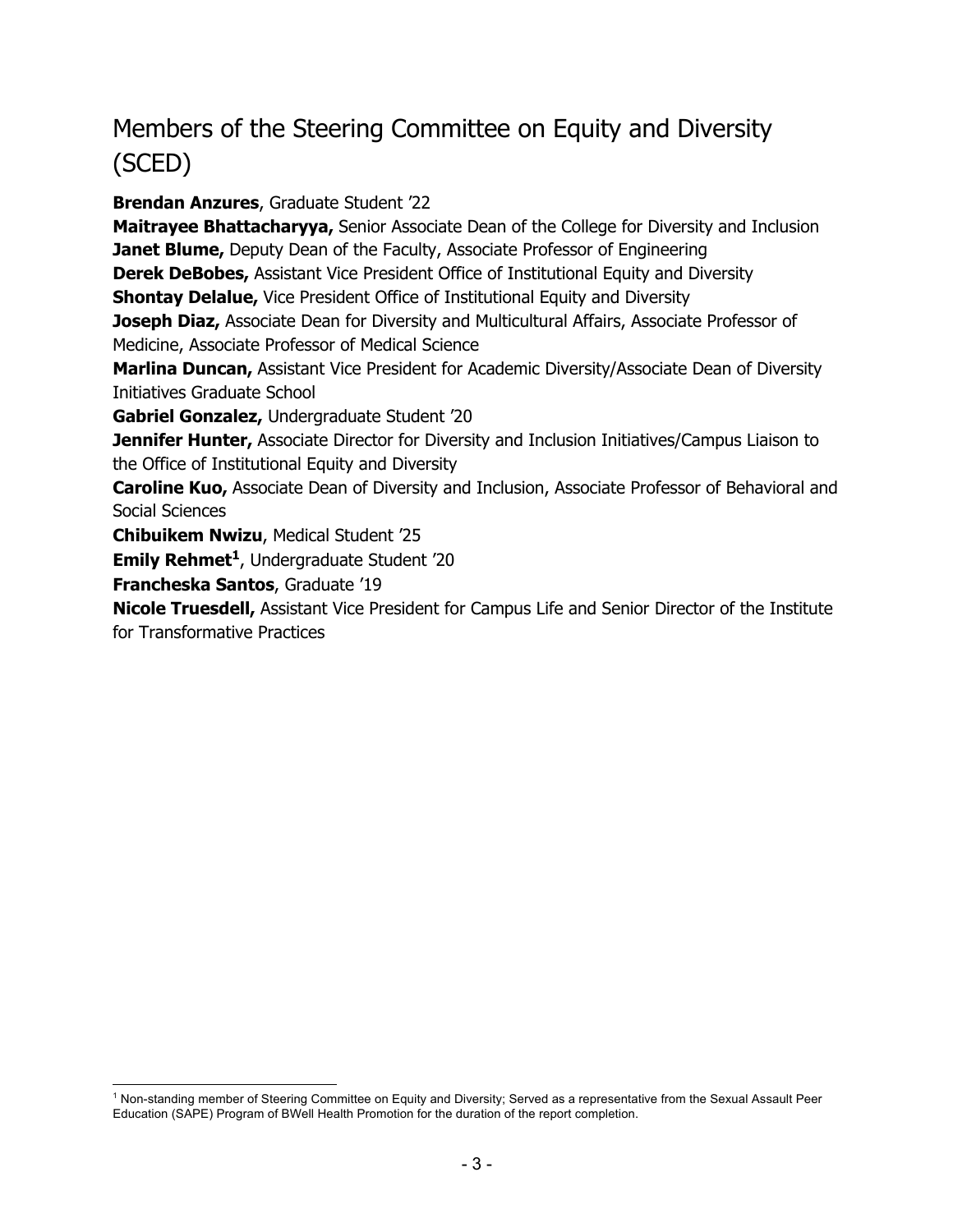## Introduction

The prevention of and response to sexual or gender-based harassment, sexual violence, relationship and interpersonal violence, and stalking remains an area of critical importance to Brown University. In support of this work on campus, the Steering Committee on Equity and Diversity (SCED) was charged with conducting a three-year review of the University's progress in addressing this issue during academic years 2016-2017, 2017-2018, 2018-2019. As such, this review does not take into account the findings from the AAU Sexual Assault Survey, which were released in October 2019. The review consisted of: (1) assessment of trainings (specifically related to reporting, members of the adjudication process, and prevention education), (2) evaluation of the current case management system, and (3) evaluation of the progress of the June 2016 recommendations of the Title IX Oversight and Advisory Board and the original Sexual Assault Task Force recommendations. In addition to the review of previous recommendations, the SCED also developed new recommendations that address these issues in the current University context.

#### Background and Charge of SCED

The Sexual Assault Task Force was originally charged in 2013-2014 with developing a comprehensive response to sexual violence and other forms of gender-based harassment occurring on campus. The work of the Task Force concluded with the completion of a report and President Christina H. Paxson's adoption of all recommendations. In the Fall of 2015, the Title IX Oversight and Advisory Board was tasked with conducting a three-year review regarding the University's progress toward implementing the Task Force's recommendations. In 2016, the Title IX Oversight and Advisory Board prepared a report detailing the progress to date and offering additional recommendations to be addressed. In the 2016 report, the Board report highlighted the challenge of responding to discrimination on the basis of gender in isolation, without considering the mutually reinforcing and intersectional nature of power structures and identity. To address this challenge, the Steering Committee on Equity and Diversity<sup>2</sup> was subsequently charged with expanding upon the work of the Title IX Oversight and Advisory Board by reviewing gender equity matters that intersect with other protected classes.

#### Scope of the Progress Report

As the Steering Committee on Equity and Diversity conducted this review, it became apparent that past reviews and recommendations focused almost exclusively on the sexual assault and sexual violence components of the Title IX and Gender Equity Office. Title IX addresses broadly gender-based discrimination and harassment, in addition to sexual assault and sexual violence. This report will attempt to bring a broader review to the multiple aspects of Title IX. Further, as it pertains to sexual assault and relationship violence specifically, Brown's institutional commitment and initiatives extend beyond the Title IX and Gender Equity Office

<sup>&</sup>lt;sup>2</sup> The Steering Committee on Equity & Diversity is comprised of both the Administrative Equity & Diversity Council (AEDC) and the Student Equity & Diversity Council (SEDC).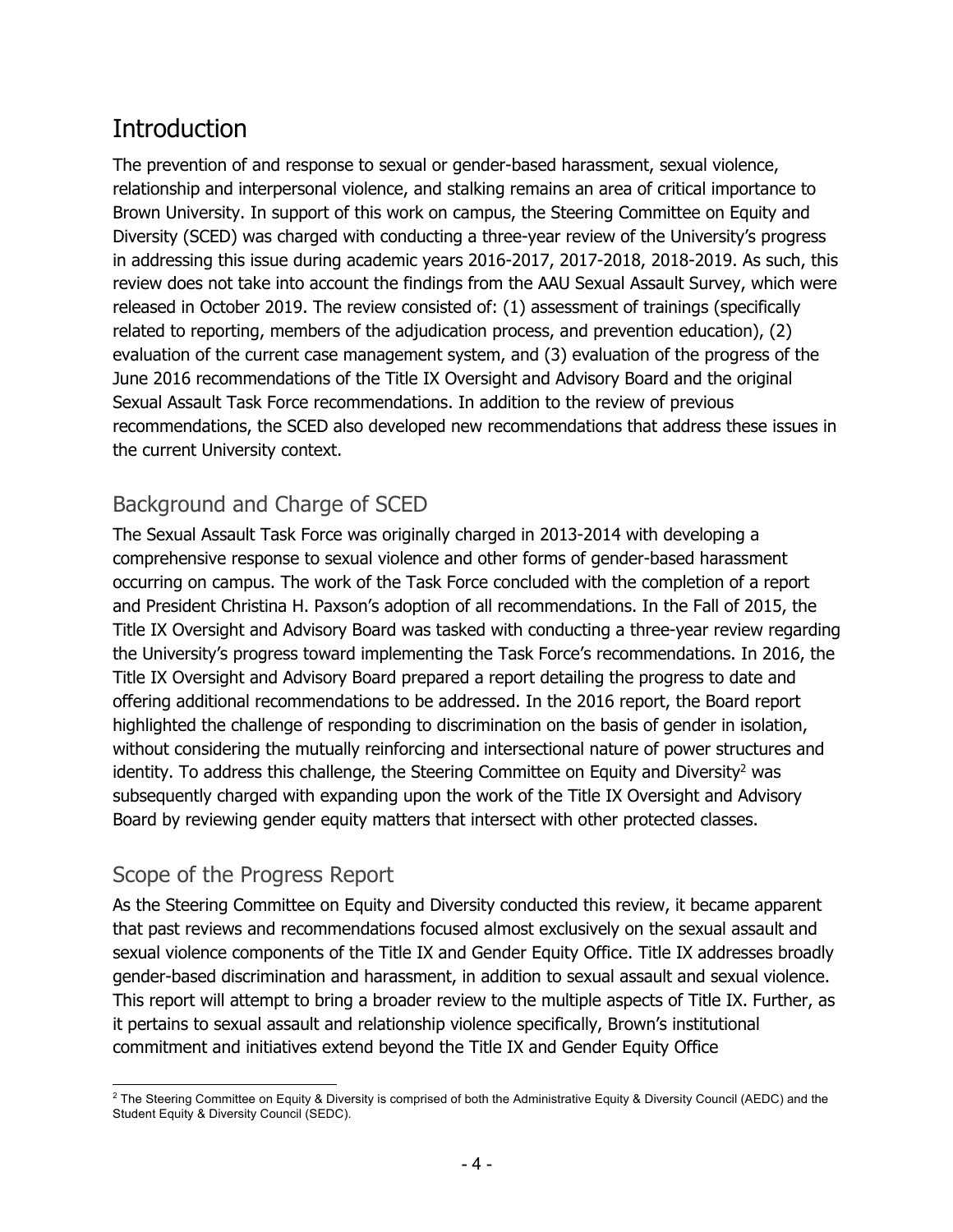and are implemented in partnership with many campus departments. As a result, a broader approach to assessing progress regarding prevention of and response to sexual and relationship violence more accurately reflects the true campus climate and institutional goals. Therefore, the Steering Committee on Equity and Diversity (SCED) renamed this review the Title IX, Sexual Assault, and Relationship Violence Review to more accurately capture the broader scope of activities covered within the Title IX and Gender Equity Office as well as through campus partners. In keeping with this broader scope, the SCED developed additional recommendations that account for all of the departments across campus involved in addressing gender-based discrimination and harassment as well as sexual assault and sexual violence.

## Summary of Three-Year Progress

Significant progress was achieved toward implementing the recommendations originally outlined by the Sexual Assault Task Force and subsequently by the Title IX Oversight and Advisory Board. Key indicators of progress include:

- the establishment of the Title IX and Gender Equity Office in 2016, which is responsible for ensuring the University's compliance with Title IX;
- the implementation and assessment of Title IX trainings for employees, members of the adjudication process, and students to communicate policies, complaint processes, resources and reporting obligations 2016-2018; and
- the launch of a new case management system specifically designed for campus conduct and Title IX cases to streamline communications, track reports, and view comprehensive trends.

A full description of the University's progress is provided in the sections below.

## Assessment of Trainings

## Responsible Employee Training

In academic year 2016-2017, University Human Resources integrated a mandatory onboarding requirement for all faculty and staff to complete a training on sexual violence and gender discrimination. The Title IX and Gender Equity Office facilitated 50 Responsible Employee-Reporting trainings in the 2017-2018 academic year and 41 Responsible Employee-Reporting trainings in the 2018-2019 academic year. One of the purposes of these trainings is to inform responsible employees of their obligations under campus policy and Title IX if they were to receive a disclosure of sexual or gender-based harassment, sexual violence, relationship and interpersonal violence, or stalking. The trainings also highlight various campus support services and reporting options available to potential complainants.

#### Members of the Adjudication Process

Members of the adjudication process (e.g., Internal Investigators, Title IX Program Officer, Appeal Officers, Internal Advisers, and the Title IX Council) participate in regular trainings regarding their role in the complaint process. Annually, the Title IX and Gender Equity Office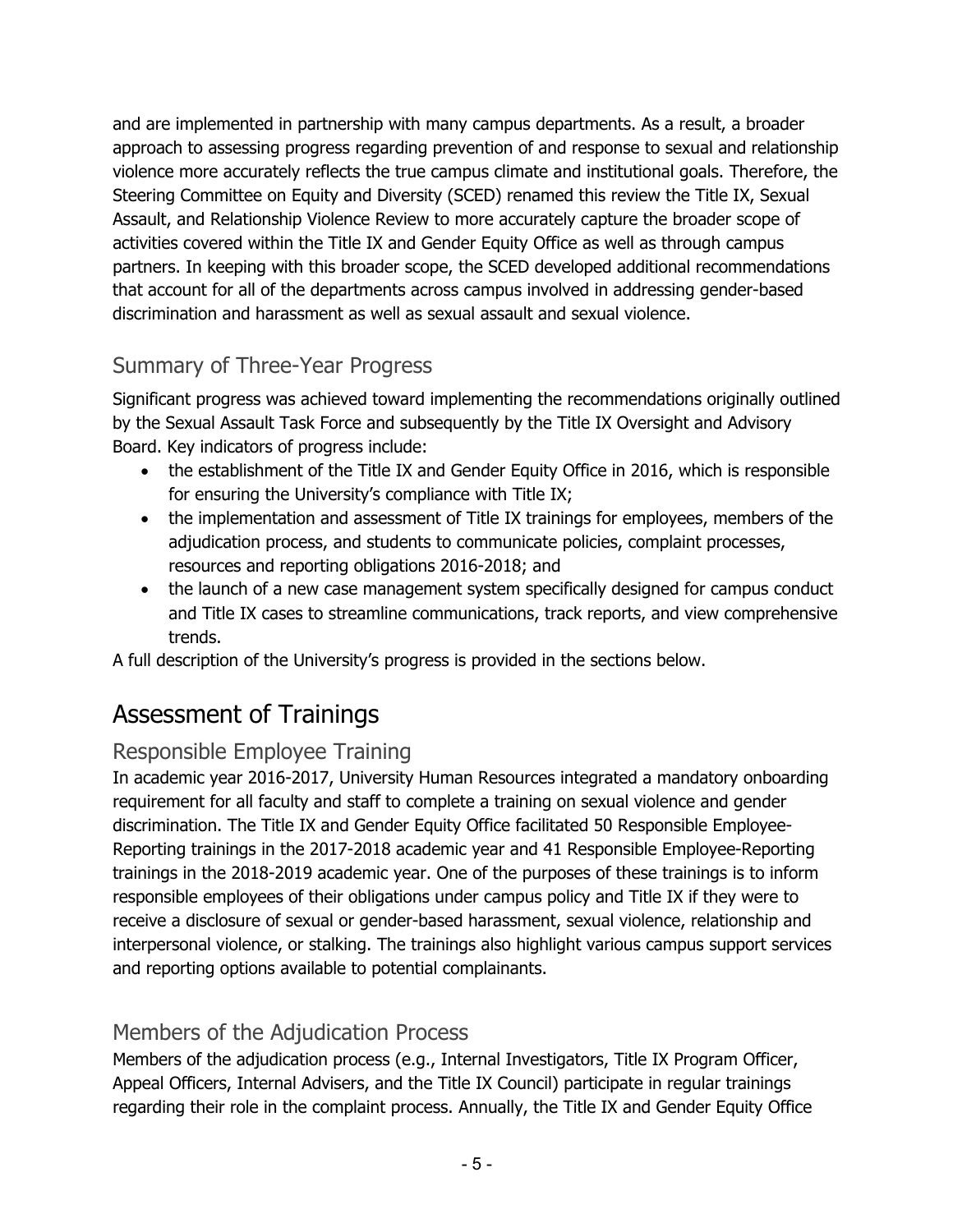hosts a Title IX retreat where Internal Advisers, Appeal Officers, Title IX Council members, and Deputy Title IX Coordinators are trained regarding Brown's Title IX policy and complaint processes, trauma, implicit bias, questioning, and core concepts/definitions. The Title IX Program Officer participates in annual training designed for Title IX Coordinators regarding relevant laws, fundamental fairness, and best practices in investigations. This past year, she also participated in training on transformative justice, implicit bias, and bystander intervention. The Internal Investigator participates in annual training on best practices in equal opportunity investigations.

#### Prevention Education

BWell Health Promotion, a primarily, though not exclusively, undergraduate resource situated in the Division of Campus Life, facilitates extensive orientation programming related to interpersonal harm prevention through pre-arrival online education (EverFi), large class meetings, small unit meetings, and outreach at institutional research fairs and panel discussions. The Sexual Assault Peer Educators (SAPE) program, coordinated by BWell, conducts educational programing addressing interpersonal harm covering topics including Positive Change, Sexual Health Awareness, and Masculinity. In the last three years, large numbers of the campus population have participated in the program as evidenced by Table 1.

| <b>Academic</b><br>Year | Number of<br><b>Outreach</b><br><b>Activities</b> | <b>Total Number of</b><br><b>Participants in</b><br><b>Outreach</b><br><b>Activities</b> | <b>Number of</b><br><b>Educational</b><br><b>Interventions</b> | <b>Total Number</b><br>of Participants<br>in Educational<br><b>Interventions</b> |
|-------------------------|---------------------------------------------------|------------------------------------------------------------------------------------------|----------------------------------------------------------------|----------------------------------------------------------------------------------|
| 2016-2017               |                                                   | 1,600                                                                                    | 111                                                            | 5,838                                                                            |
| 2017-2018               | 23                                                | 2,620                                                                                    | 222                                                            | 9,987                                                                            |
| <b>Fall 2018</b>        | 32                                                | 2,450                                                                                    |                                                                | 8,277                                                                            |

| Table 1. Educational Intervention and Outreach Participants |
|-------------------------------------------------------------|
|-------------------------------------------------------------|

## Evaluation of Current Case Management System

The Title IX Tracker (TNT) records management system developed by CIS was historically combined with multiple systems to track and record referrals made to the Title IX Office and to document cases. TNT pulls basic information from multiple campus systems to enable the Title IX Office to create a virtual case file. However, the system did not provide access to the level of comprehensive information necessary to administer and manage complex Title IX cases and to track themes. As a result, the Office of Institutional Equity and Diversity purchased Maxient<sup>3</sup>, a records management system specifically designed for campus conduct and Title IX cases, which allows for streamlined communication and comprehensive trend analysis. The Title IX and Gender Equity Office transitioned to Maxient during the Summer of 2019 and will be uploading historical case data into the new system.

 $3$  The Maxient system is currently also utilized by the Bias Review Team and the Office of Student Conduct and Community Standards.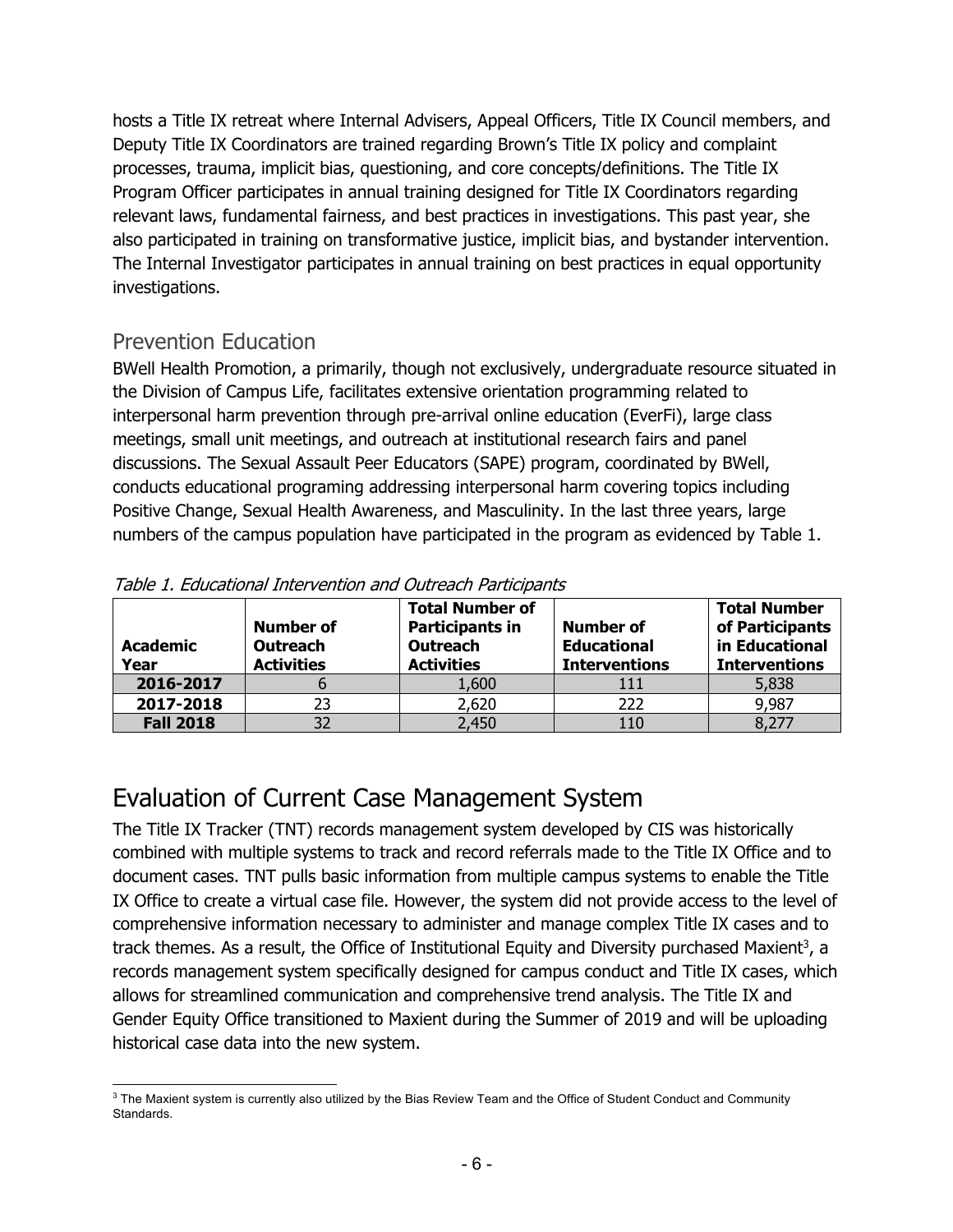## Status of the June 2016 recommendations of the Title IX Oversight and Advisory Board

In June 2016, the Title IX Oversight and Advisory Board released a report detailing the progress of the recommendations made by the University's Sexual Assault Task Force. In this report, the Board also issued a number of new recommendations, with some overlapping with past recommendations. The Steering Committee for Equity and Diversity has consolidated all recommendations based on topic areas below to provide greater clarity on the status $4$  of the initiatives suggested by the Sexual Assault Task Force and the Title IX Oversight Board. While the information in this section is general and intended to keep the community apprised of overall progress, a more detailed explanation of the work toward each initiative can be found in Appendix A at the end of this document.

#### Title IX Training and Outreach

The University continues to expand upon the extensive Title IX training offered through campus pertaining to campus policies, complaint processes, resources, and reporting options specific to the population participating in the training. The Medical School has fully integrated comprehensive Title IX training and all graduate students participate in a standardized curriculum. All incoming undergraduate students and new employees complete an online educational program. The Title IX and Gender Equity Office also hosted extensive in-person training opportunities for faculty and staff based upon the unique attributes of their particular role or unit.

#### Prevention Education and Outreach

Past recommendations to enhance prevention education focused on providing additional training opportunities for specific groups (e.g., student-athletes and program houses) where national data has indicated that increased support may be beneficial. BWell and the Title IX and Gender Equity Office continue to offer training tailored to specific groups and have incorporated concepts of intersectionality, identity, power, privilege and oppression into existing offerings. A previous recommendation also encouraged the University to provide in-person prevention education opportunities for employees, including utilizing a bystander intervention training model. To this end, a bystander training program will be available for faculty in the 2019-2020 year and will be assessed in the next review.

<sup>&</sup>lt;sup>4</sup> The following departments were contacted regarding their role in implementing these initiatives and their perception of the current resources. Student Conduct, Student Support Services, Office of the Ombudsperson, CAPS, Health Services, BWell Health Promotion, Brown EMS, Student and Employee Accessibility Services, Dean of the College, Chaplain's Office, Office of the General Counsel, Brown Center for Students of Color, Residence Life, Graduate School, Medical School, Athletics, Department of Public Safety, Title IX and Gender Equity Office, Sarah Doyle Women's Center, and the LGBTQ Center. Many units provided feedback that exceeded the scope of these initiatives but is useful more broadly in understanding the complexities faced by various departments. The Office of Institutional Equity and Diversity will utilize this information to inform continued efforts.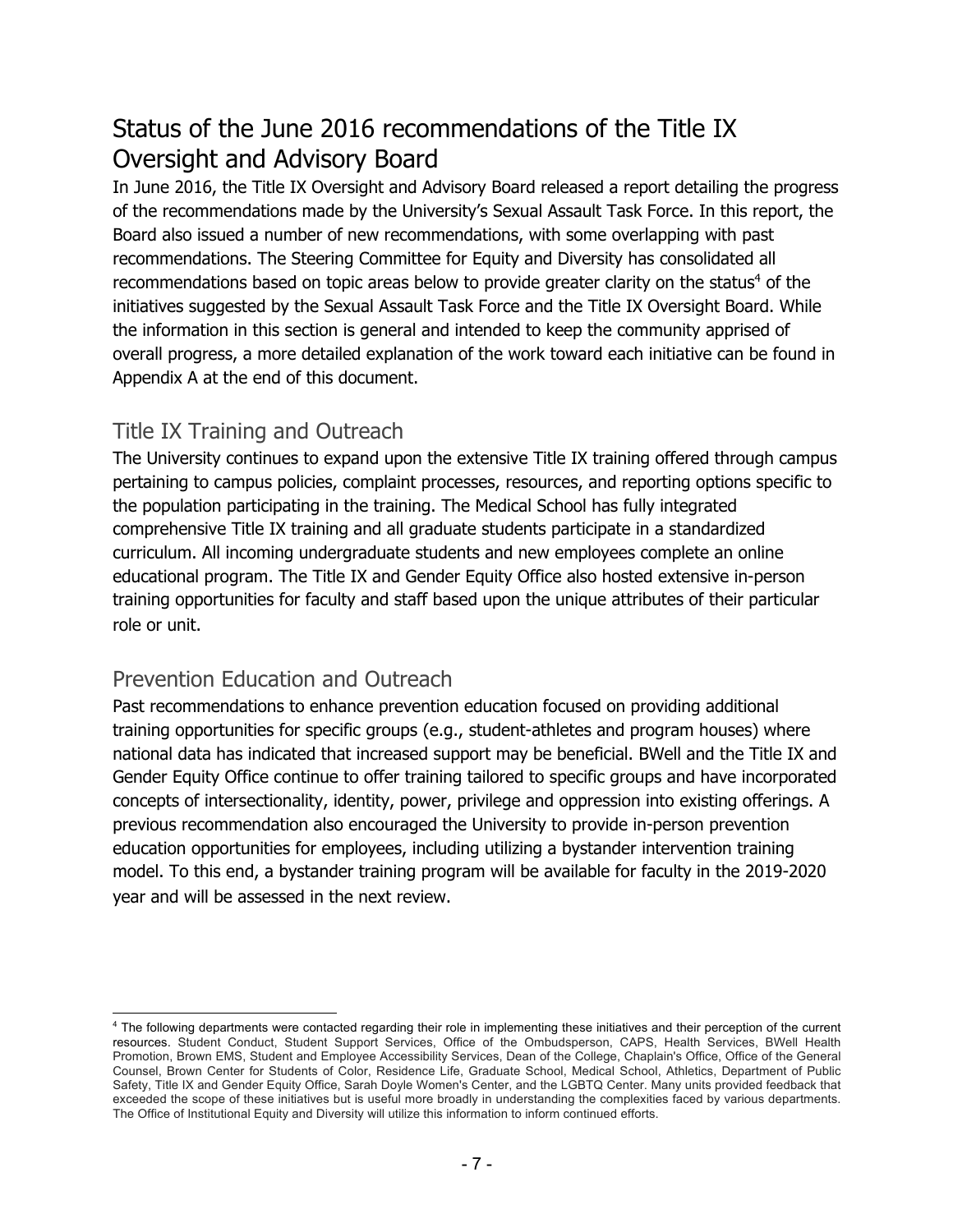## Role Designations: Responsible Employees and Advisers

The knowledge of responsible employees with respect to their role in responding to disclosures was highlighted in past reports as an area for potential improvement. Although employees participate in extensive training, reporting obligations are complex and disclosures are infrequent, limiting the opportunity to put training into practice. Employees are also keenly aware of the potential impact of their response on the reporting party and are seeking guidance on both procedural responsibilities and providing sensitive and supportive responses. Over the past three years, students designated as responsible employees (e.g., Residential Peer Leaders, Meiklejohn Peer Advisors, and Teaching Assistants) have participated in training programs related to their role. The Title IX and Gender Equity Office is also currently partnering with the Office of University Communications to develop additional training materials and easy to navigate guides to enhance understanding of campus procedures.

#### Assessment

Review of progress toward assessment initiatives indicates that this is an area to dedicate additional focus moving forward. The University administered the AAU 2019 Campus Climate Survey on Sexual Assault and Sexual Misconduct in the Spring of 2019 and released the results in the Fall 2019 semester. However, recommendations regarding the creation of an anonymous online method for providing feedback on the Title IX website and incorporating Title IX related questions in the end-of-year survey for student-athletes have not been completed at this time.

#### Process/Policies

The University implemented both a unified procedure for resolving Title IX complaints and a training program for individuals involved in the complaint adjudication process as members of the Title IX Council. Although the policies, procedures, and resources are widely disseminated and readily available, some community members are uncertain of the process due to its complexity. As mentioned above, the Title IX and Gender Equity Office continues to prioritize the development of training materials and infographics to promote a full understanding of the complaint adjudication process and other available resources.

## Increased Support Resources Tailored to Specific Communities

Previous recommendations have highlighted a need for increased support services based upon the unique needs of specific communities, including graduate students, medical students, postdoctoral fellows, student-athletes, and identity centers. The University placed a designated CAPS therapist in the Medical School and CAPS increased outreach to graduate students. The recommendation to house confidential resources in identity centers is no longer being pursued for reasons detailed in Appendix A (27), however, such resources remain available to all students through Health Services, CAPS, Sexual Harassment & Assault Resources & Education (SHARE), and the Office of the Chaplains and Religious Life. At this time, prevention educators have not been dedicated to graduate and medical students exclusively.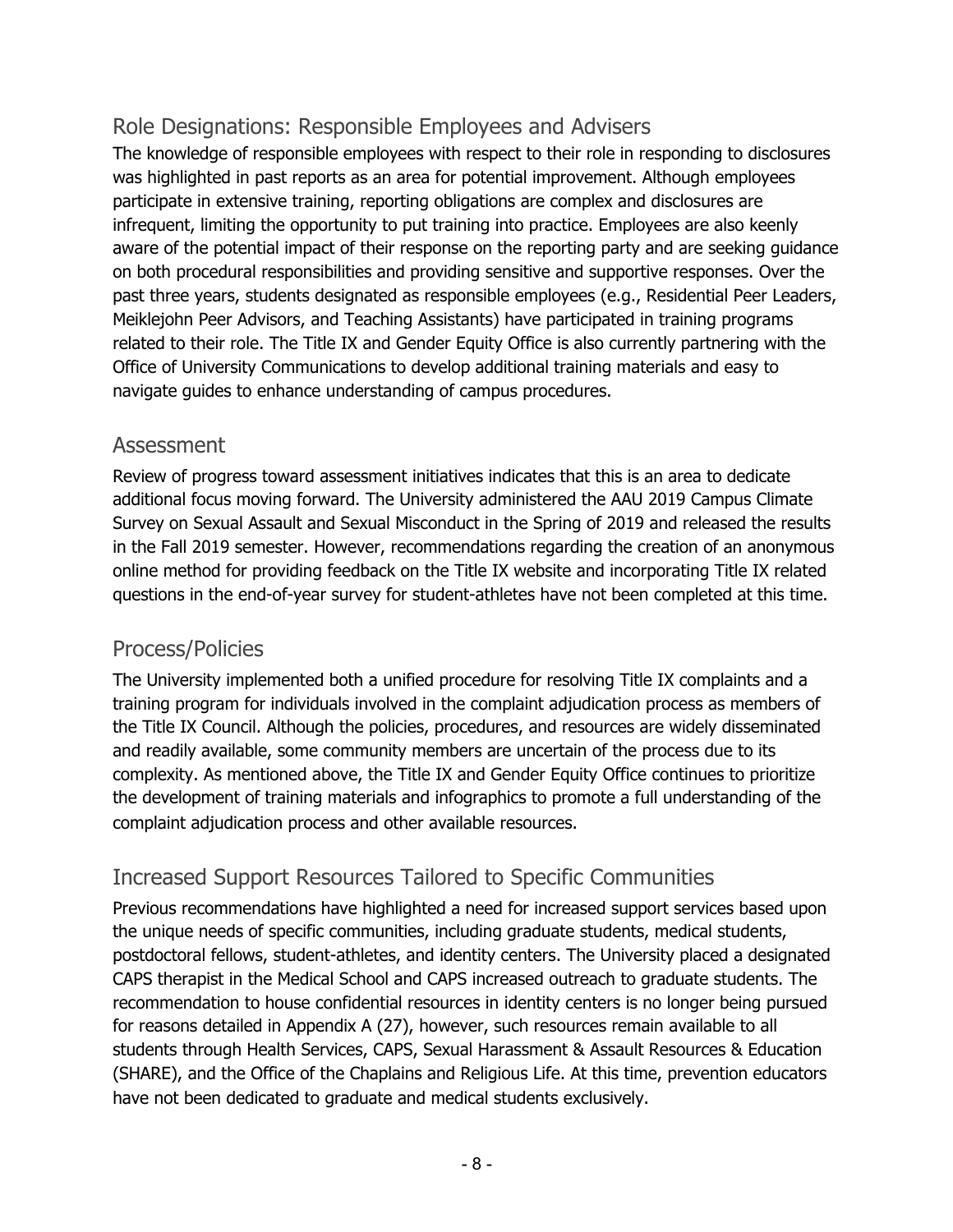## Recommendations

As a result of this review, the Steering Committee on Equity and Diversity has determined that it is critical for there to be greater alignment between the Title IX and Gender Equity Office, the Department of Public Safety (DPS), SHARE (Sexual Harassment & Assault Resources & Education) Advocates in BWell Health Promotion, and Health Services in general as it relates to a holistic campus-wide response to the issue of sexual and gender-based harassment, sexual violence, relationship and interpersonal violence, and stalking. These departments provide overlapping and complementary components of the University's prevention of and response to sexual violence including student advocacy and support, safety considerations, prevention education, and access to criminal and campus-based accountability systems. Despite extensive training, campus community members commonly report that they are unaware of what their designation is or are unclear about the implications of these designations. As a result, policies, protocols, or directives that are aligned across departments could lead to ineffective responses during a traumatic time for the reporting party. To address this issue, the Office of General Council began providing in-person CSA training in August 2019 and will continue this effort across the University, which is also provided as on-line module.

In addition to the continued pursuit of remaining past recommendations, the Committee recommends the following:

- 1. Collaboration between the Title IX and Gender Equity Office, Department of Public Safety, and Health Services (including representatives from SHARE, Brown EMS, BWell Health Promotion, and CAPS) should be institutionalized through a formal mechanism to facilitate information sharing in accordance with applicable privacy laws and University policies, consistent messaging and response, and the provision of comprehensive training to the campus community. Feedback from these departments demonstrates strong collaboration and support among and between departments when responding to a particular incident but challenges persist as each unit approaches a scenario from a different (and sometimes competing) lens or protocol based on the best practices and regulations related to their particular field. Frequently changing protocols were also cited as a point of confusion. Increased opportunities to regularly discuss process improvements would therefore be beneficial.
- 2. The University has achieved significant progress in increasing educational programming, resources, strengthening of policies and procedures, and efficiency and equity in the adjudication process. While sweeping changes are not required, refinement of this work should be informed by a nuanced understanding of our successes and areas where improvement is necessary in order to fully serve and support our community. The Committee therefore recommends that resources be allocated to focus on completion of the assessment recommendations in section IV(d) and comprehensive review of the AAU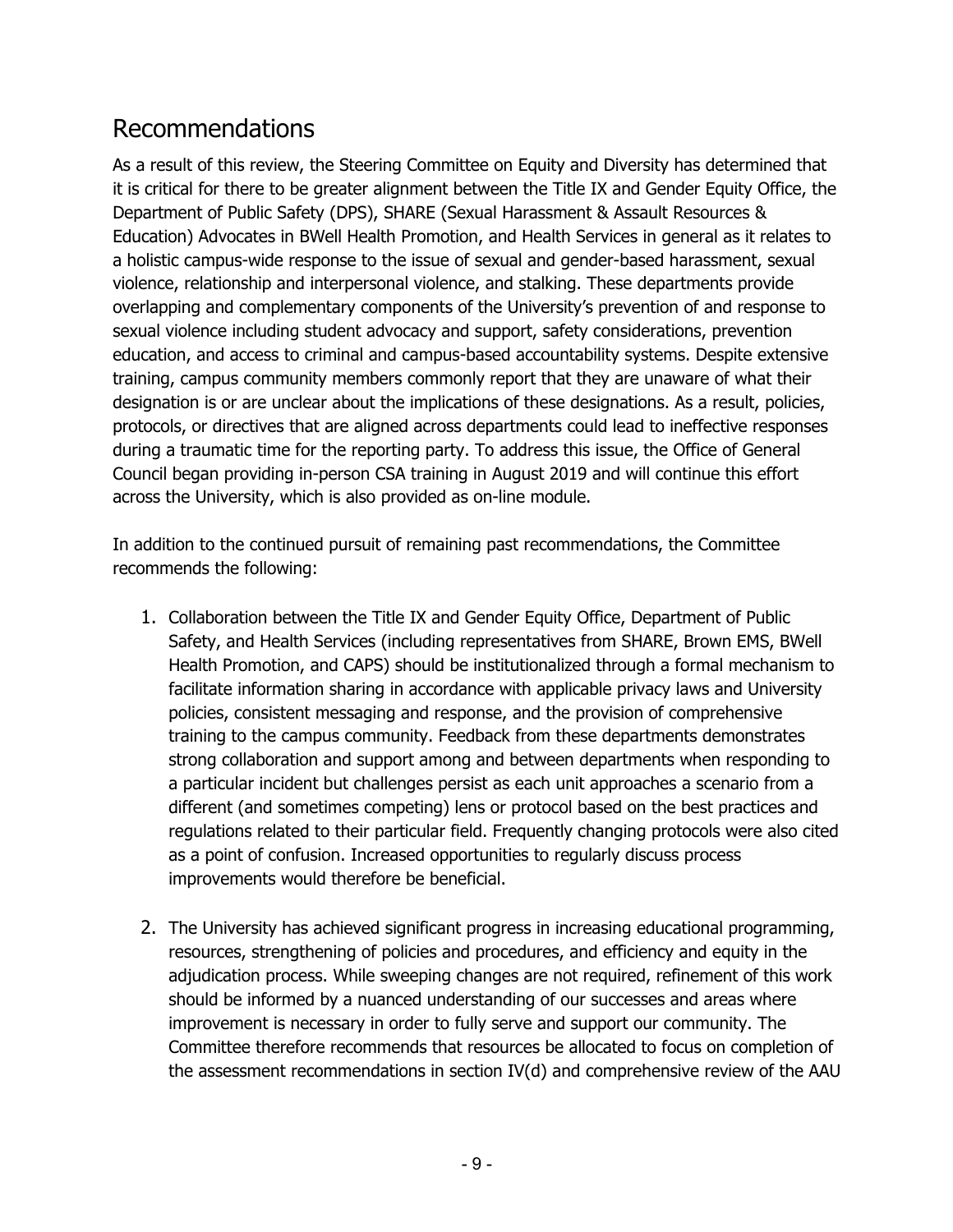survey to inform ongoing improvement. A student-led study<sup>5</sup> of 100 Brown University undergraduate students concluded that although students had knowledge of campus resources, female-identified and older students had less trust in the institution than their peers. This committee recommends that a focus group conduct assessment on institutional trust and confidence and the basis for such perceptions to identify spaces for trust-building.

- 3. With robust resources for student complainants, support resources for other populations (student respondents, faculty and staff experiencing domestic violence or stalking, for example) may be overshadowed. Existing services should be clearly articulated and marketed with an expansion of resources as appropriate.
- 4. Feedback from multiple offices revealed a theme regarding student leaders and their hesitancy or discomfort related to their role as responsible employees in the context of disclosures of others as student group leaders who observe or are made aware of harm within their group. This Committee recommends that additional focus be placed on educating student leaders in sensitive, effective, and Title IX-compliant responses to such circumstances as they arise.
- 5. Due to employees reporting that they are unsure of their responsible employee designation status, the Committee recommends that the policy definition of responsible employee and associated designations be revisited and clarified for all existing employees and that new employees be clearly notified of their designation. These designations will be reviewed when the new Title IX regulations are issued by the U.S. Department of Education.
- 6. Departmental feedback underscored a need for additional employee training and development where gender-based issues are creating climate concerns in specific academic or administrative departments but do not rise to the level of a violation of the Title IX policy. The committee therefore recommends that the Office of Institutional Equity and Diversity and University Human Resources consider opportunities for employees and supervisors to develop capacities to respond to disagreements or disruptions within their unit that do not rise to the level of formal University intervention.
- 7. Challenges exist in terms of the complexities of providing training for Medical School faculty who are not employed by the University and hold a diverse range of roles across various locations. Training models should be explored that would promote consistency across all Brown-affiliated faculty at all locations where Brown students and staff interact.

<sup>&</sup>lt;sup>5</sup> Shembo (2019). Student perceptions of on-campus sexual assault and prevention response resources.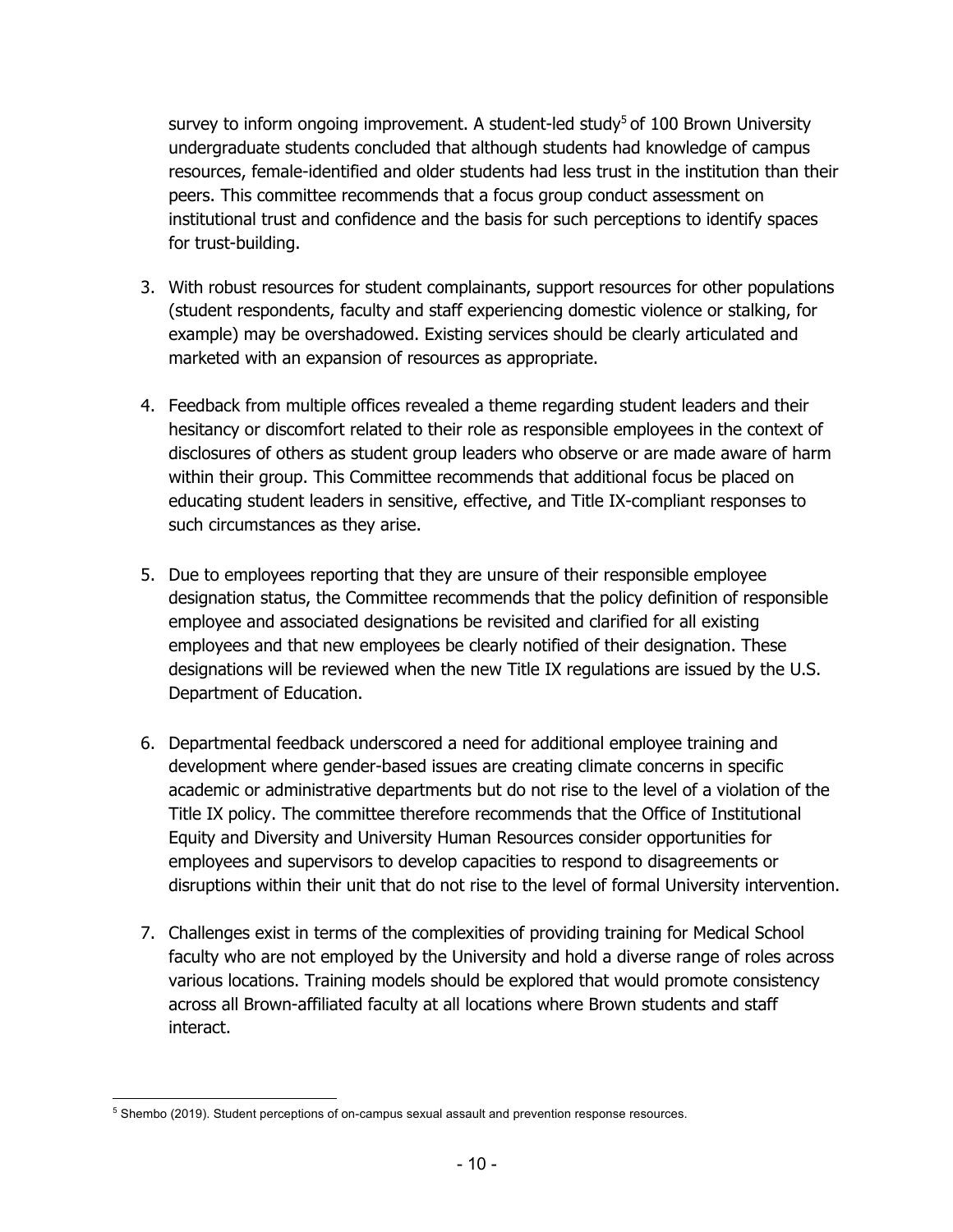8. To ensure consistency between external and internal investigations conducted pursuant to institutional policies, the Office of Institutional Equity and Diversity and the Office of the General Counsel should develop a procedure by which external investigators are vetted prior to hire and periodically reevaluated.

## Conclusion and Next Steps

The evaluation of departmental feedback and progress toward previously recommended initiatives in the last three years demonstrated a tremendous increase in resources, collaboration, and responsiveness by the Title IX and Gender Equity Office, SHARE, the Department of Public Safety, Administrators on Call and CAPS. This work resulted in a strong foundation of policy, resources, and community awareness regarding Title IX, sexual assault, and relationship violence. Informed by increased assessment, future initiatives based on the recommendations outlined above will aim to further refine existing processes and services and improve awareness of these resources throughout the campus community. These recommendations, as well as the Title IX Regulation from the U.S. Department of Education, will be reviewed by the Vice President for Institutional Equity and Diversity in consultation with President Paxson and the appropriate senior leadership for implementation at Brown University.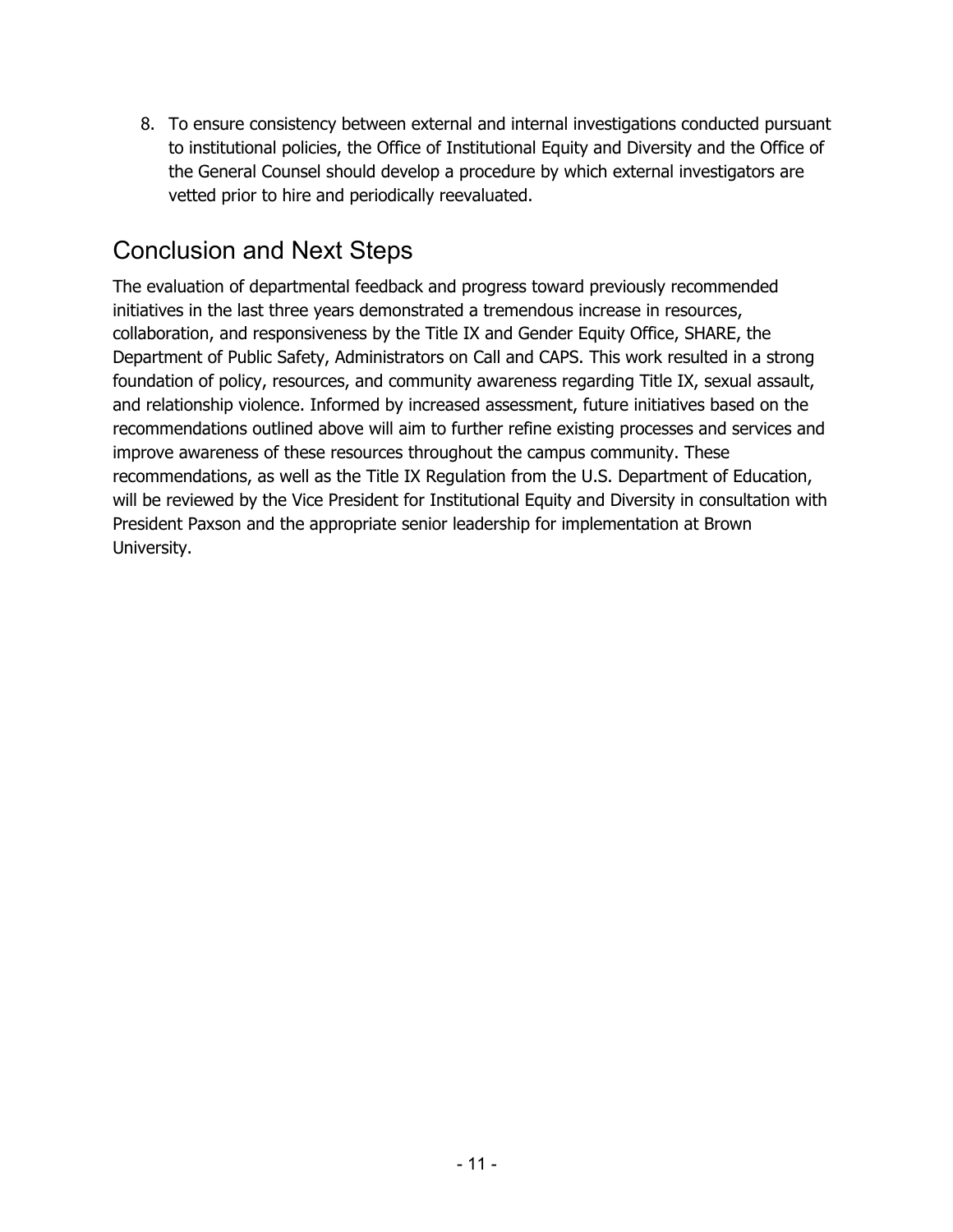## Appendix A

Detailed Status of the June 2016 recommendations of the Title IX Oversight and Advisory Board

The table below provides an update for each recommendation. For purposes of this chart, "ongoing" refers to an initiative that is cyclical or continuing while "in progress" pertains to items that are partially implemented.

| Title IX Training and Outreach                                                                                             |                 |                                                                                                                                                                                                                                                                                                                                                                                                                                                                                                                                                                                                                                                                                                                                              |
|----------------------------------------------------------------------------------------------------------------------------|-----------------|----------------------------------------------------------------------------------------------------------------------------------------------------------------------------------------------------------------------------------------------------------------------------------------------------------------------------------------------------------------------------------------------------------------------------------------------------------------------------------------------------------------------------------------------------------------------------------------------------------------------------------------------------------------------------------------------------------------------------------------------|
| <b>Recommendation</b>                                                                                                      | <b>Progress</b> | <b>Update</b>                                                                                                                                                                                                                                                                                                                                                                                                                                                                                                                                                                                                                                                                                                                                |
| 1. Greater coordination between<br>offices and centers on campus that<br>oversee various trainings related to<br>Title IX. | Ongoing         | The Committee discussed the need to provide specific actionable goals around this<br>recommendation to quantify whether objectives were attained. This is addressed above<br>in the recommendations portion of this document.                                                                                                                                                                                                                                                                                                                                                                                                                                                                                                                |
|                                                                                                                            |                 | The Title IX Program Officer meets monthly with SHARE and BWell, is an ad hoc<br>member of the Graduate Students of Concern meeting, and participates in weekly threat<br>assessment team meetings (this team includes colleagues from CAPS, Health Services,<br>Department of Public Safety, Student Support Services, Dean of the College, Student<br>and Employee Accessibility Services and Residential Life). The Title IX Program Officer<br>also consults regularly with the Director of Student Conduct and Community Standards<br>to discuss case management and student support related to ongoing cases.                                                                                                                          |
|                                                                                                                            |                 | The Brown Center for Students of Color has a close working relationship with the Title IX<br>Program Officer, SHARE advocates, and Counselor-Psychologists. Student Support<br>Services works closely with the Title IX Program Officer, SHARE Advocates, and others<br>that enable it to revisit protocols as needed. Last year, this department adjusted its<br>administrator on call protocols to better connect students to crisis resources after hours.<br>The Deputy Title IX Coordinators situated in the Graduate School, the Medical School,<br>the Dean of Faculty Office, and Campus Life also facilitate access to resources unique to<br>the needs of their populations and serve as liaisons to the Title IX Program Officer. |
| 2. Training at medical school<br>onboarding activities (e.g.,<br>orientation, beginning year<br>activities, etc.).         | Implemented     | The Medical School has fully integrated comprehensive training on Title IX, reporting,<br>confidentiality, and campus policies on an annual basis for incoming students. This is<br>incorporated through various student touchpoints including Gateway Orientation in July,<br>First Year Orientation on the Learning Environment in August, Community Resource<br>Fair/White Coats try-on event in August, and the Rising Second Year training on the<br>Learning Environment in September.                                                                                                                                                                                                                                                 |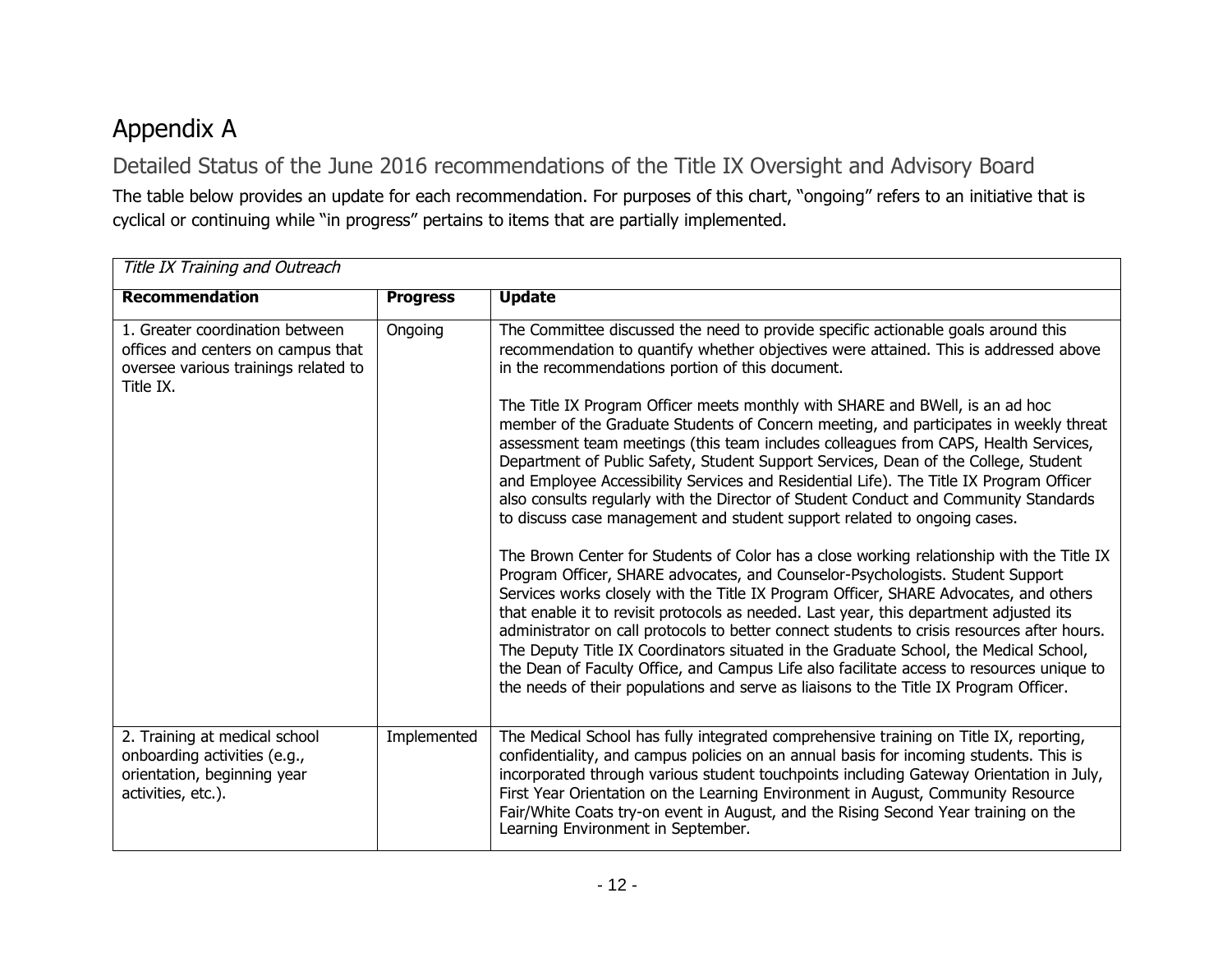| 3. Training at School of Public<br>Health onboarding activities (e.g.,<br>orientation, beginning year<br>activities, etc.). | In Progress | This initiative was partially implemented. All students enrolled in the School of Public<br>Health were offered training but as of this upcoming academic year it will be closer in<br>time to orientation. In addition, SPH faculty and staff were offered extensive training.<br>The Assistant Vice President for the Office of Institutional Equity & Diversity in<br>partnership with the University Ombudsperson conducted training sessions for SPH<br>faculty and administrators related to policy definitions, responsible employee reporting,<br>responding to disclosures, climate concerns, and bystander intervention.                                                                                                                                                                                                                                         |
|-----------------------------------------------------------------------------------------------------------------------------|-------------|----------------------------------------------------------------------------------------------------------------------------------------------------------------------------------------------------------------------------------------------------------------------------------------------------------------------------------------------------------------------------------------------------------------------------------------------------------------------------------------------------------------------------------------------------------------------------------------------------------------------------------------------------------------------------------------------------------------------------------------------------------------------------------------------------------------------------------------------------------------------------|
| 4. Mandatory online training for<br>faculty, staff, undergraduates,<br>medical students, graduate<br>students.              | Ongoing     | BWell Health Promotion partnered with EverFi to deliver online education pre-arrival to<br>all incoming students. The course is required and engages students as they progress,<br>fostering healthy relationships and preparing them to recognize and respond to sexual<br>assault and harassment if it occurs. All new employees complete the Workplace Answers<br>online training.                                                                                                                                                                                                                                                                                                                                                                                                                                                                                      |
| 5. Standardized graduate student<br>training curriculum.                                                                    | Implemented | Graduate students currently participate in a module and test hosted by the Canvas<br>platform. In August 2019, the University shifted to the EverFi graduate student online<br>training program.                                                                                                                                                                                                                                                                                                                                                                                                                                                                                                                                                                                                                                                                           |
| 6. Workplace Answers training<br>should be re-evaluated and<br>strengthened to better suit the<br>Brown community.          | In Progress | All new employees currently participate in the Workplace Answers online training<br>program in association with their onboarding. The Title IX and Gender Equity Office is<br>currently evaluating what may be an appropriate booster program for employees who<br>have previously completed the original online training but would benefit from<br>complementary sessions over time. In addition, the EverFi module Bridges is being<br>considered as a replacement to the Workplace Answers module.                                                                                                                                                                                                                                                                                                                                                                      |
| 7. Development of mandatory<br>module for doctoring course and<br>introduction to clerkships course at<br>medical school.   | In Progress | The Title IX Program Officer presented to all incoming doctoral students and was also a<br>panelist and a small group session leader in the Spring 2019 session on intersectionality.                                                                                                                                                                                                                                                                                                                                                                                                                                                                                                                                                                                                                                                                                      |
| 8. Provide in-person training<br>opportunities for faculty and staff.                                                       | Ongoing     | The Title IX and Gender Equity Office is currently developing a general responsible<br>employee session that will be offered in person on a recurring and regular basis.<br>Employees may register for this program at their discretion. Tailored in-person sessions<br>based upon unique departmental needs have been presented to faculty and/or staff in<br>various campus units including the School of Public Health (2018, 2019), American<br>Studies (2018), History (2019), the Trinity Repertory Company (2018), Chemistry<br>(2018) and Computer Science. Department-specific sessions were also conducted in the<br>Library (2018, 2019), Global Brown (2019), the Graduate School (2017), the Sheridan<br>Center (2017), Advancement (2018), the Swearer Center (2017, 2018), the Dean of the<br>College Division (2018), and for Medical school staff (2018). |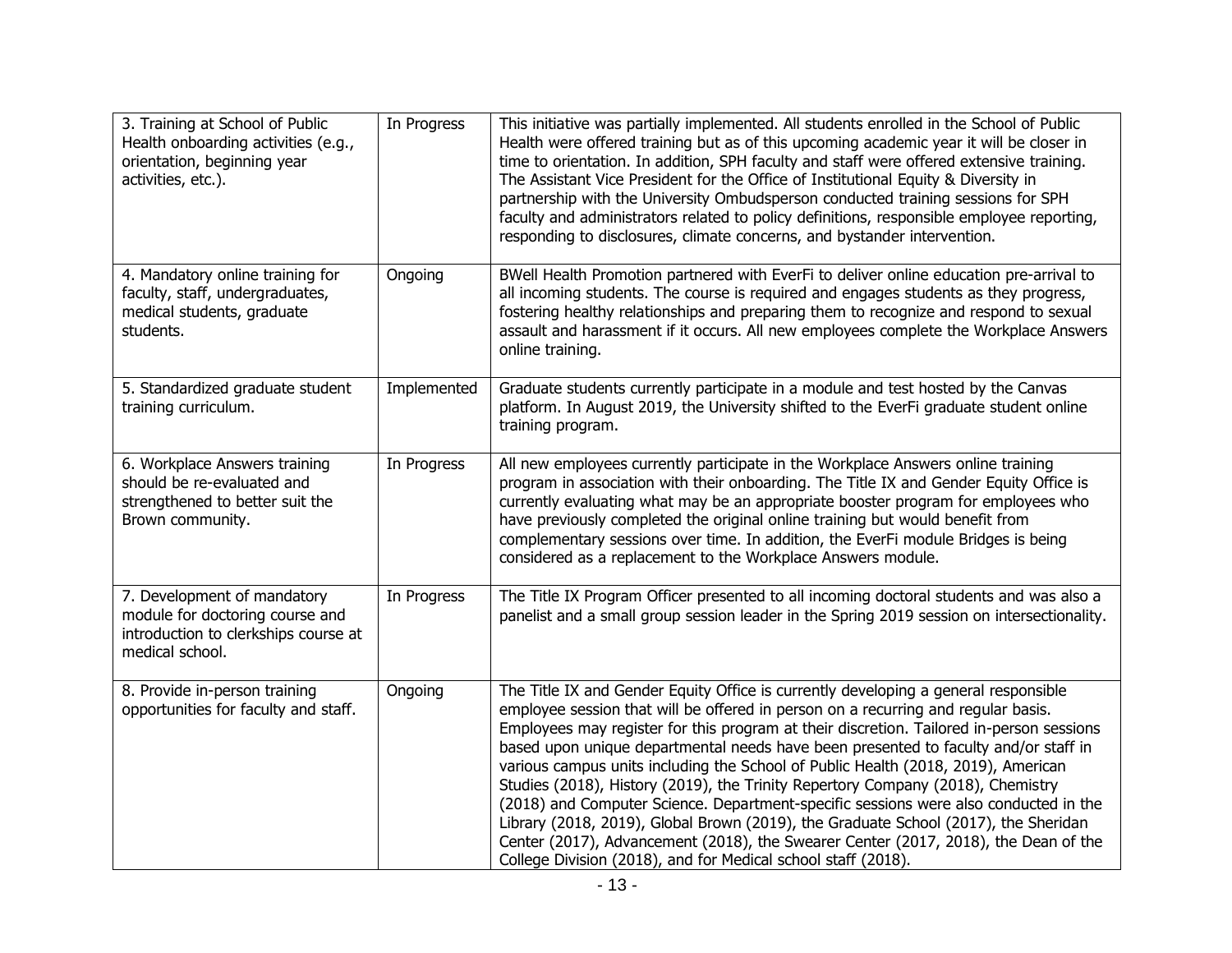| Prevention Education and Outreach                                                                                                                                      |                 |                                                                                                                                                                                                                                                                                                                                                                                                                                                                                                                                                                                                                                                                                                                                                                                                                                                                                                                                                                                                                                                                                                                                             |
|------------------------------------------------------------------------------------------------------------------------------------------------------------------------|-----------------|---------------------------------------------------------------------------------------------------------------------------------------------------------------------------------------------------------------------------------------------------------------------------------------------------------------------------------------------------------------------------------------------------------------------------------------------------------------------------------------------------------------------------------------------------------------------------------------------------------------------------------------------------------------------------------------------------------------------------------------------------------------------------------------------------------------------------------------------------------------------------------------------------------------------------------------------------------------------------------------------------------------------------------------------------------------------------------------------------------------------------------------------|
| <b>Recommendations</b>                                                                                                                                                 | <b>Progress</b> | <b>Notes</b>                                                                                                                                                                                                                                                                                                                                                                                                                                                                                                                                                                                                                                                                                                                                                                                                                                                                                                                                                                                                                                                                                                                                |
| 9. Training tailored toward specific<br>groups, based on data, where there<br>may be elevated needs for<br>prevention (e.g., athletes,<br>postdoctoral fellows, etc.). | Ongoing         | Professional staff in BWell, including the SHARE Advocates, create, implement and<br>evaluate educational intervention programming to address both interpersonal harm<br>prevention and response as well as overseeing the peer education efforts to do the<br>same. In response to previous Task Force recommendations, programming for specific<br>populations was provided as follows: (AY 2016-2017) 23% of programs were exclusive<br>to Greek and program houses, 2% of programs were exclusive to student-athletes; (AY<br>2017-2018) 9% of programs were exclusive to Greek and program houses, 5% of<br>programs were exclusive to student-athletes; (Fall 2018) 5% of programs were exclusive<br>to Greek and program houses.<br>The Title IX Program Officer conducted educational workshops with the Third World<br>Transition Program (2017), the Graduate Students of Color Community (2017), and<br>Sexual Assault Peer Health Educators (SAPE) (2018), in addition to meeting annually<br>with Women Peer Counselors in Residential Life (2017-2019) and the student staff within<br>the Sarah Doyle Women's Center (2018). |
| 10. Trainings should address the<br>intersectional nature of violence,<br>power, privilege, and oppression.                                                            | Implemented     | The Division of Campus Life houses multiple student centers and health and wellness<br>services that focus on different aspects of identity. These centers help to address issues<br>of power, privilege and oppression. SHARE utilizes a social justice, peer advocate model<br>that recognizes identity, power, privilege, and oppression in its workshop modules. The<br>events and programs of the Brown Center for Students of Color often address topics<br>related to centering healing, well-being, understanding consent, and addressing<br>harm/violence. Trainings conducted by the Title IX and Gender Equity Office incorporate<br>examples demonstrating how inequity may surface, including social norms as a root<br>cause of such inequities. Staff from the LGBTQ Center have been involved with ensuring<br>that campus-based policies and programming relative to Title IX are LGBTQ inclusive.                                                                                                                                                                                                                         |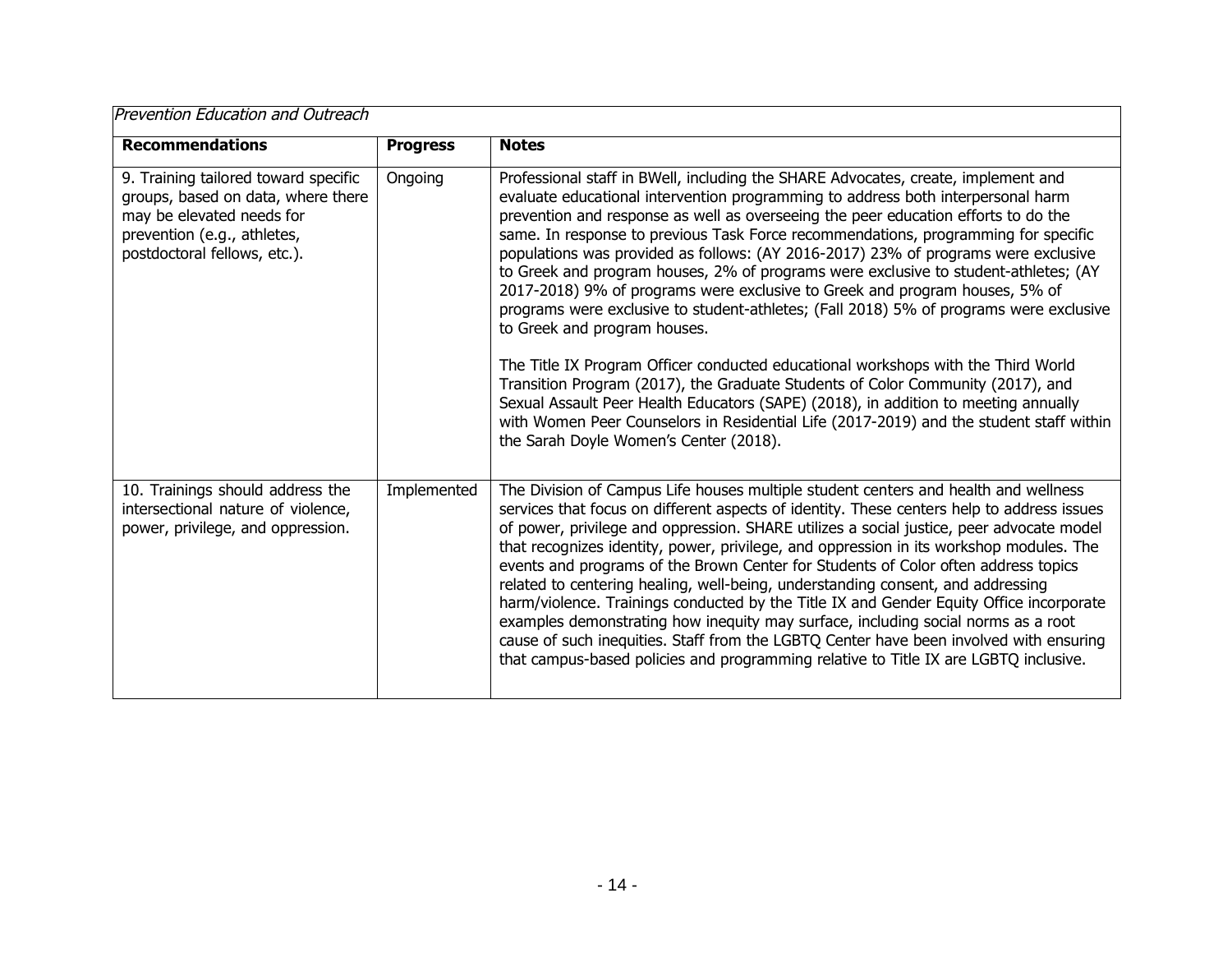| 11. Provide in person prevention<br>and bystander training<br>opportunities for faculty and staff. | In Progress | BWell is primarily responsible for overseeing prevention education, however, due to its<br>positionality in Campus Life its charge focuses on student programming. Given its<br>existing overcapacity in responding to student training needs, there is a gap in terms of<br>prevention education opportunities for faculty and staff. Associate Professor Meredith<br>Hasting from the Department of Earth, Environmental, and Planetary Sciences is<br>currently in the third year of a National Science Foundation grant through which she is<br>developing modules and train the trainer programming on bystander intervention<br>targeted at faculty. It is anticipated that her programming with be rolled out on<br>campus during AY19-20 or AY20-21. The University Ombudsperson conducts select<br>sessions of bystander intervention training and further incorporates these concepts into<br>broader training on conflict resolution. |
|----------------------------------------------------------------------------------------------------|-------------|--------------------------------------------------------------------------------------------------------------------------------------------------------------------------------------------------------------------------------------------------------------------------------------------------------------------------------------------------------------------------------------------------------------------------------------------------------------------------------------------------------------------------------------------------------------------------------------------------------------------------------------------------------------------------------------------------------------------------------------------------------------------------------------------------------------------------------------------------------------------------------------------------------------------------------------------------|
|----------------------------------------------------------------------------------------------------|-------------|--------------------------------------------------------------------------------------------------------------------------------------------------------------------------------------------------------------------------------------------------------------------------------------------------------------------------------------------------------------------------------------------------------------------------------------------------------------------------------------------------------------------------------------------------------------------------------------------------------------------------------------------------------------------------------------------------------------------------------------------------------------------------------------------------------------------------------------------------------------------------------------------------------------------------------------------------|

| Role Designations: Responsible Employees and Advisers                      |                 |                                                                                                                                                                                                                                                                                                                                                                                                                                                                                                                                                                                                                                                                                                                                           |
|----------------------------------------------------------------------------|-----------------|-------------------------------------------------------------------------------------------------------------------------------------------------------------------------------------------------------------------------------------------------------------------------------------------------------------------------------------------------------------------------------------------------------------------------------------------------------------------------------------------------------------------------------------------------------------------------------------------------------------------------------------------------------------------------------------------------------------------------------------------|
| <b>Recommendation</b>                                                      | <b>Progress</b> | <b>Update</b>                                                                                                                                                                                                                                                                                                                                                                                                                                                                                                                                                                                                                                                                                                                             |
| 12. Grow adviser list and<br>compensate those serving in this<br>capacity. | Incomplete      | While there is general support to expand the pool of trained internal advisers that are<br>available to complainants and respondents, it remains to be accomplished. There is no<br>requirement that the adviser be chosen from this pool or be an individual from the<br>Brown community. At this time, a budget allocation has not been made to compensate<br>advisers and they currently serve in this capacity on a voluntary basis. In AY 2016-2017,<br>there were 14 advisers (2 of which were utilized in Title IX process), AY 2017-2018,<br>there were 14 advisers (none are known to be utilized in Title IX process), and in AY<br>2018-2019, there were 6 advisers (2 were utilized in Title IX process).                     |
| 13. Consider alternate title for<br>responsible employees.                 | Incomplete      | The responsible employee designation, which is based upon federal guidance related to<br>Title IX, is given to individuals required to report disclosures to the Title IX Program<br>Officer. Some community members who are seeking resources have indicated that the<br>term "responsible employee" is confusing or has a negative connotation and may<br>therefore create a barrier to accessing campus-based services. Revisiting the title of this<br>designation requires discussion with and advice of the Office of the General Counsel. In<br>addition, the much-anticipated Department of Education Title IX Regulations have not,<br>as of this date, been published and which may have a different designation or obligation. |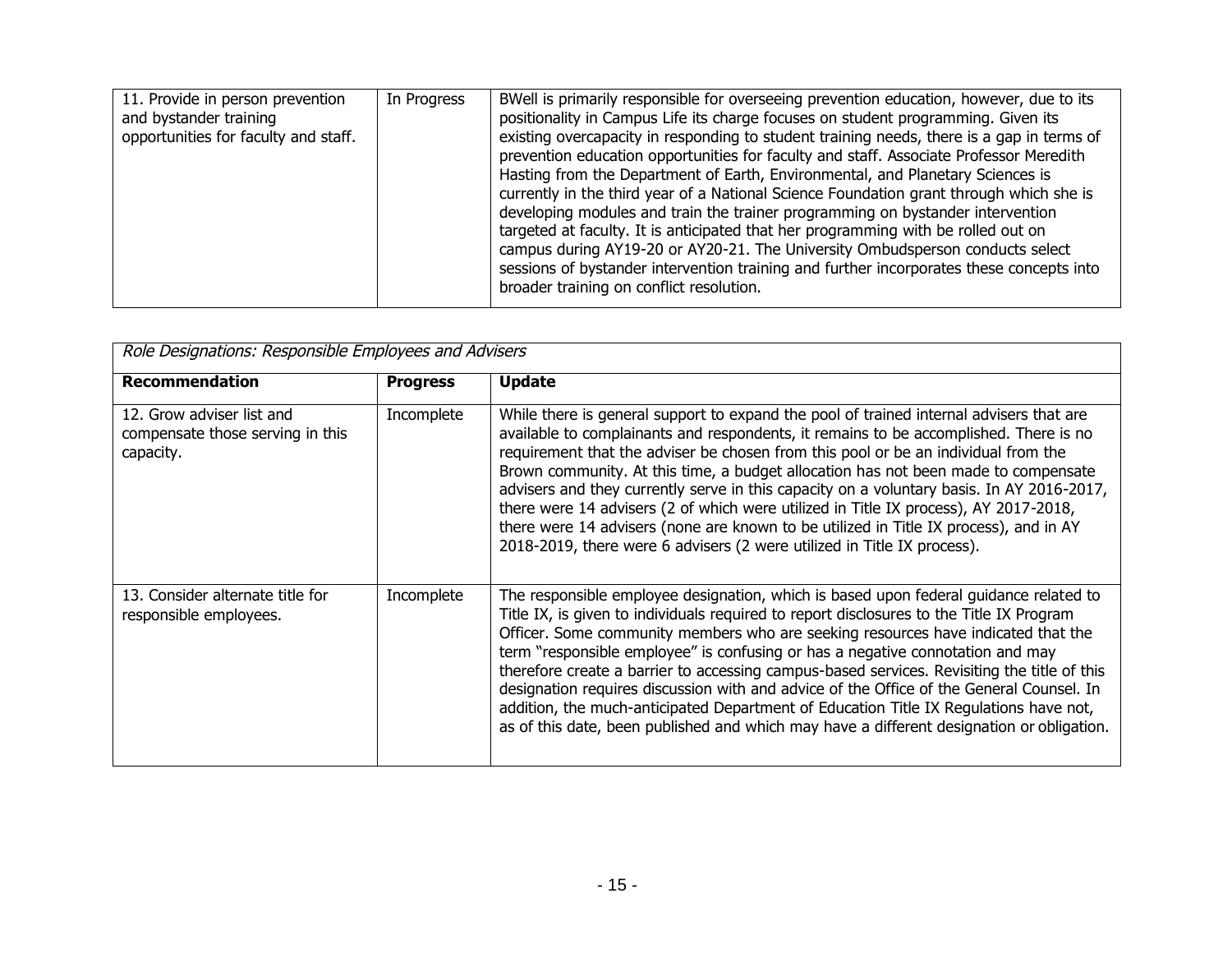| 14. Provide additional training for<br>students designated as responsible<br>employees (RPLs, Meiklejohn<br>Fellows, TAs, etc.)                                                                                                                                                                                            | Ongoing     | Meiklejohn and RPL groups received in-person training related to their role during 2017-<br>2019, while TAs were required to complete an online training module. In addition, the<br>Title IX Program Officer meets annually with student managers in Brown University Dining<br>Services, student governance groups (Undergraduate Council of Students, Graduate<br>Student Council, Medical Student Senate), and student activist groups NARAL and ACLU.<br>Some feedback indicated that students who are designated as responsible employees are<br>not entirely comfortable acting in this capacity and do not perceive themselves as being<br>fully equipped to handle a sensitive disclosure of this nature based on their lack of<br>professional experience. |
|----------------------------------------------------------------------------------------------------------------------------------------------------------------------------------------------------------------------------------------------------------------------------------------------------------------------------|-------------|----------------------------------------------------------------------------------------------------------------------------------------------------------------------------------------------------------------------------------------------------------------------------------------------------------------------------------------------------------------------------------------------------------------------------------------------------------------------------------------------------------------------------------------------------------------------------------------------------------------------------------------------------------------------------------------------------------------------------------------------------------------------|
| 15. Clarify necessary reporting<br>obligations of responsible<br>employees, what making such a<br>report entails, how to respond in a<br>sensitive manner to a disclosure,<br>and responsible employee<br>designations.                                                                                                    | In Progress | This recommendation was partially addressed through incorporation into existing<br>responsible employee training, which provides techniques regarding what to say in the<br>moment upon receipt of a disclosure, appropriate talking points, remaining cognizant of<br>personal bias and triggers, sensitivity regarding questioning the party, and detailed<br>reporting processes. However, departments continue to indicate that confusion persists<br>among faculty, staff, and student-employees regarding whether they are designated as a<br>responsible employee.                                                                                                                                                                                            |
| 16. Creation of simple "how-to"<br>guide for responsible employees or<br>faculty responding to disclosures<br>that guides them toward the<br>correct offices/resources as well as<br>the most sensitive and responsive<br>actions that support those providing<br>reports while making clear limits of<br>confidentiality. | In Progress | The Title IX and Gender Equity Office is currently working with the Office of University<br>Communications to develop several handouts and publications intended for wide<br>distribution throughout the campus including the aforementioned "how-to" guide, a<br>reporting flow chart, and documents depicting campus resources and services.                                                                                                                                                                                                                                                                                                                                                                                                                       |

| Assessment                                                   |                 |                                                                                                                                                                                                                                                                                                                                                                                                                                                                                                                                                  |
|--------------------------------------------------------------|-----------------|--------------------------------------------------------------------------------------------------------------------------------------------------------------------------------------------------------------------------------------------------------------------------------------------------------------------------------------------------------------------------------------------------------------------------------------------------------------------------------------------------------------------------------------------------|
| <b>Recommendation</b>                                        | <b>Progress</b> | <b>Update</b>                                                                                                                                                                                                                                                                                                                                                                                                                                                                                                                                    |
| 17. Anonymous online feedback<br>mechanism on Title IX site. | Incomplete      | There is no current available and anonymous Title IX-specific online feedback<br>mechanism.                                                                                                                                                                                                                                                                                                                                                                                                                                                      |
| 19. Increased transparency in data<br>collection methods.    | In Progress     | As the intended outcome behind this recommendation is unclear, future work should<br>explore what transparency would look like in this context. The University launched the<br>2019 Campus Climate Survey on Sexual Assault and Sexual Misconduct, sponsored by<br>the Association of American Universities (AAU) in the Spring 2019 semester. This survey<br>provides insight into students' perceptions of campus climate pertaining to sexual<br>assault and sexual misconduct and will be available for review in the Fall 2019<br>semester. |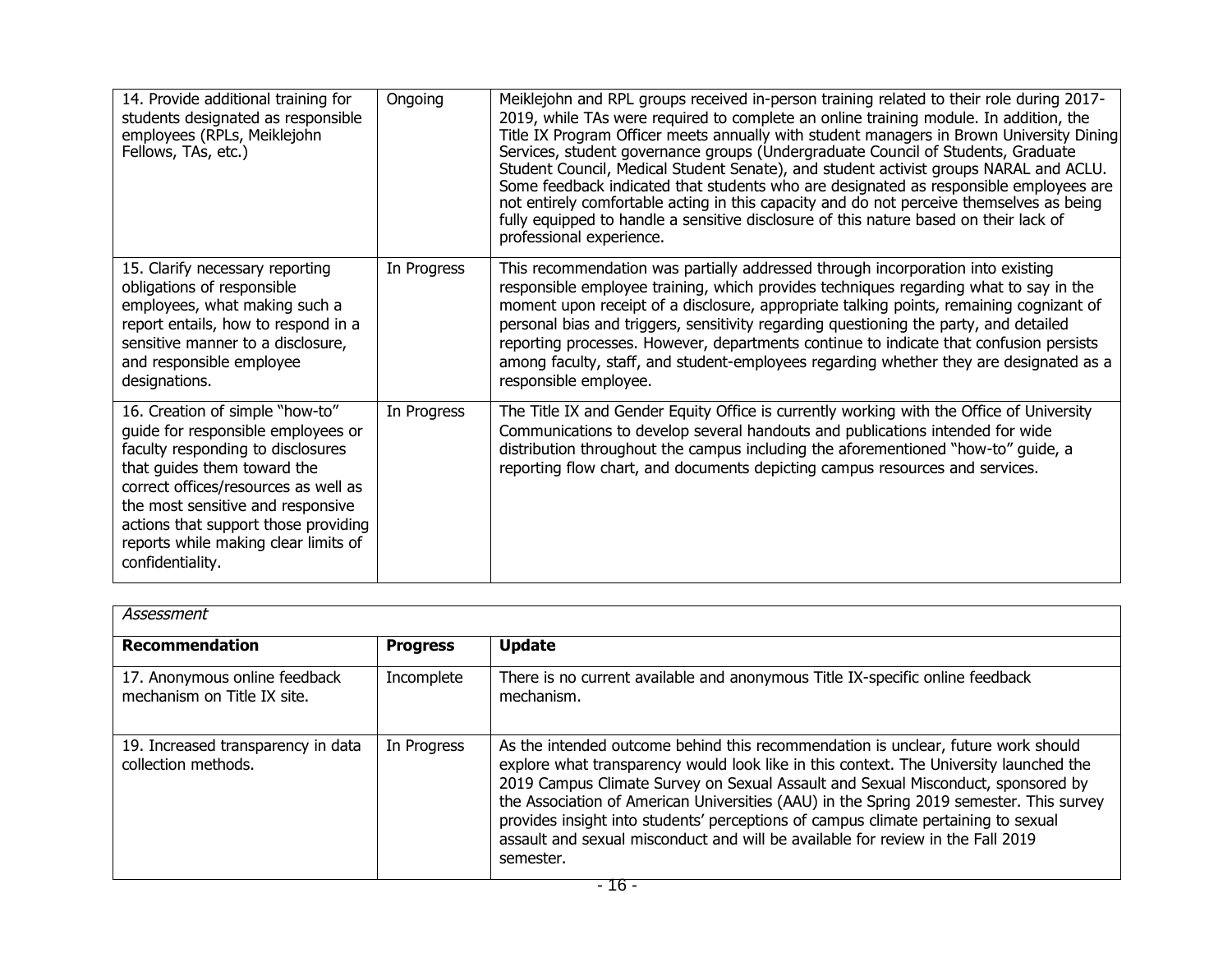| Process/Policies                                                                                                |                 |                                                                                                                                                                                                                                                                                                                                                                                                                                   |  |
|-----------------------------------------------------------------------------------------------------------------|-----------------|-----------------------------------------------------------------------------------------------------------------------------------------------------------------------------------------------------------------------------------------------------------------------------------------------------------------------------------------------------------------------------------------------------------------------------------|--|
| <b>Recommendation</b>                                                                                           | <b>Progress</b> | <b>Updates</b>                                                                                                                                                                                                                                                                                                                                                                                                                    |  |
| 20. Wider distribution of Title IX<br>resources and policies beyond mass<br>emails.                             | In Progress     | The Title IX and Gender Equity Office is currently engaged with the Office of University<br>Communications and the Office of the General Counsel to develop materials related to<br>campus-based resources and reflective of existing Title IX policies to be distributed in<br>printed format and via Today@Brown scheduled announcements.                                                                                       |  |
| 21. Available and transparent<br>information about policies,<br>processes, resources, and remedial<br>measures. | In Progress     | All policies, procedures, resources and remedial measures related to the University's<br>response to sexual and relationship violence are readily available on the Brown website.<br>A potential weakness identified through departmental feedback is that current flowcharts<br>and publications intended to simplify the process are confusing and that the spectrum of<br>possible sanctions for a Respondent remains unclear. |  |
| 22. Implement a unified University<br>process for resolving Title IX<br>complaints.                             | Implemented     | All Title IX complaints are now adjudicated using a unified complaint resolution process.                                                                                                                                                                                                                                                                                                                                         |  |
| 23. Unified training for those<br>involved in grievance (complaint<br>adjudication) process.                    | Ongoing         | The Title IX and Gender Equity Office provides training for individuals serving on the<br>Title IX Council and to Deans within the Office of Student Conduct and Community<br>Standards. The Title IX Council training is modified each year to address specific<br>educational needs that are illuminated through the course of case processing.                                                                                 |  |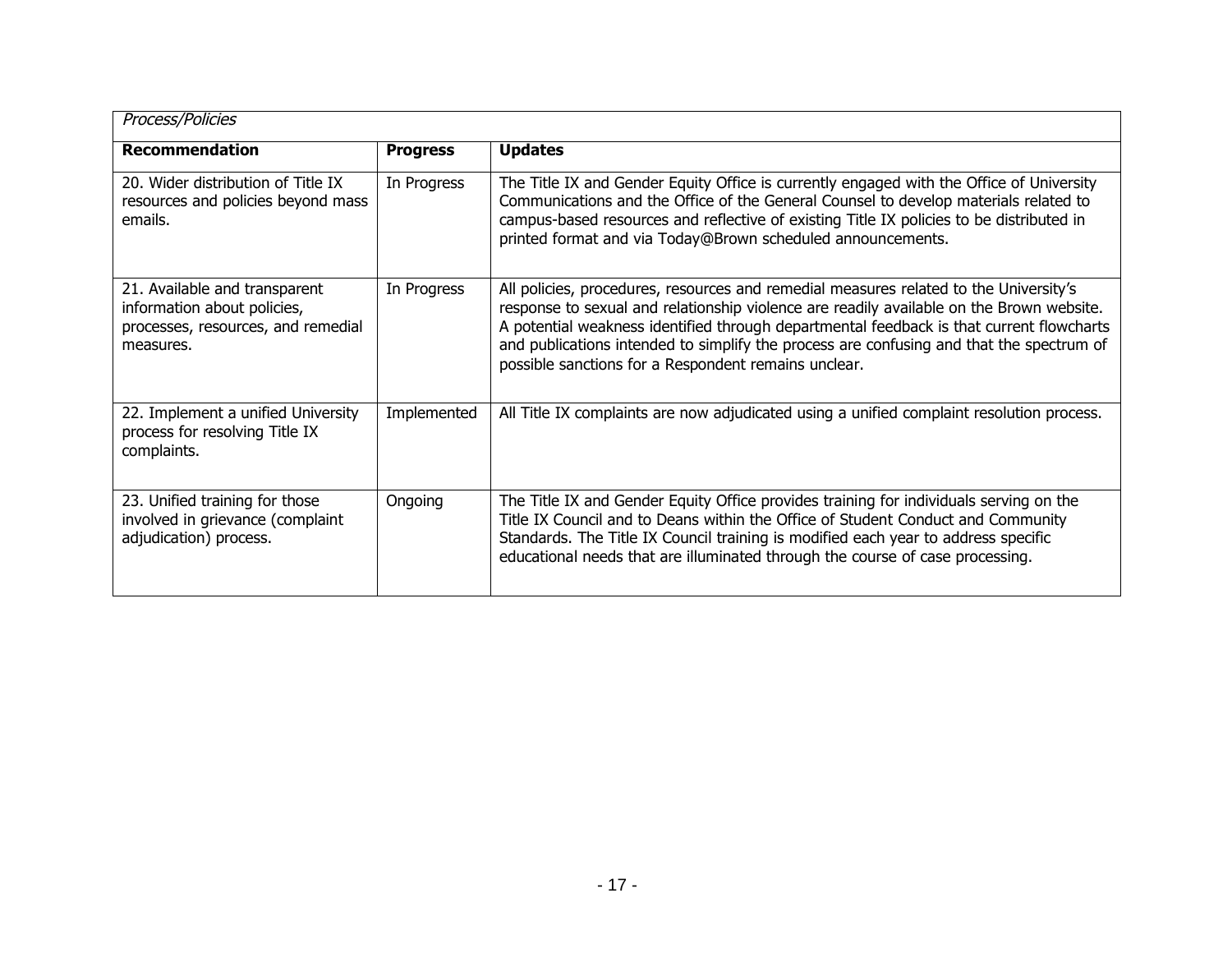| 24. Re-evaluate protocol that      | Incomplete | This protocol remains in place. As a state-licensed ambulance service, Brown EMS                                                                                                 |
|------------------------------------|------------|----------------------------------------------------------------------------------------------------------------------------------------------------------------------------------|
| requires DPS to respond to all EMS |            | responds to all calls for medical assistance on the Brown campus. When a call is related                                                                                         |
| dispatches.                        |            | to sexual violence, EMS provides appropriate care for injuries and serves as the link                                                                                            |
|                                    |            | between patient and campus resources. EMS utilizes written guidelines for transport                                                                                              |
|                                    |            | destinations and notifies those who need to know of the incident within the medical                                                                                              |
|                                    |            | continuum. EMS is currently working to establish a "Code Teal" assessment tool to                                                                                                |
|                                    |            | ensure that all prehospital providers are approaching sexual violence patients with the                                                                                          |
|                                    |            | same understanding of the role of EMS. For campus events staffed by non-ambulance                                                                                                |
|                                    |            | foot patrol EMTs, a "Code Teal" notification procedure is employed so EMTs may                                                                                                   |
|                                    |            | coordinate the appropriate patient resources. A current barrier in services is the                                                                                               |
|                                    |            | lack of a clear transport destination for all patients dependent on age, gender,                                                                                                 |
|                                    |            | and level of intoxication.                                                                                                                                                       |
|                                    |            |                                                                                                                                                                                  |
|                                    |            | DPS receives and investigates complaints of sexual violence reported to them. In addition,                                                                                       |
|                                    |            | they provide support services for the victims of sensitive crimes to include hate crimes,                                                                                        |
|                                    |            | sexual assault, assaults, robberies, relationship violence, and stalking. The department<br>utilizes a law enforcement advocate who works cooperatively with the DPS Detectives, |
|                                    |            | Office of Student Life, CAPS, and Human Resources to ensure individuals are                                                                                                      |
|                                    |            | knowledgeable about their options for personal and workplace safety planning. DPS                                                                                                |
|                                    |            | employs a specialized Detective who engages victims in an effort to facilitate reporting                                                                                         |
|                                    |            | and any necessary communications involving sensitive crimes with other municipal                                                                                                 |
|                                    |            | agencies, to include the Providence Police Department. DPS provides further support in                                                                                           |
|                                    |            | enforcing No Contact Orders issued by the Office of Student Conduct and Community                                                                                                |
|                                    |            | Standards and restraining orders issued by other law enforcement agencies.                                                                                                       |

| <b>Increased Support Resources Tailored to Specific Communities</b>                                                                                 |                 |                                                                                                                                                                                                                                                                                                                                                                                                                    |
|-----------------------------------------------------------------------------------------------------------------------------------------------------|-----------------|--------------------------------------------------------------------------------------------------------------------------------------------------------------------------------------------------------------------------------------------------------------------------------------------------------------------------------------------------------------------------------------------------------------------|
| <b>Recommendation</b>                                                                                                                               | <b>Progress</b> | <b>Update</b>                                                                                                                                                                                                                                                                                                                                                                                                      |
| 25. Establish a list of local<br>attorneys willing to represent, pro<br>bono, complainants and/or<br>respondents unable to afford legal<br>counsel. | Incomplete      | A list of local attorneys is not currently maintained. However, when a complainant or<br>respondent requests pro bono or reduced fee legal services, the Office of the General<br>Counsel contacts local attorneys to see if they are available to represent the student<br>and, if so, provides the student with the names of attorneys willing to provide legal<br>representation pro bono or for a reduced fee. |